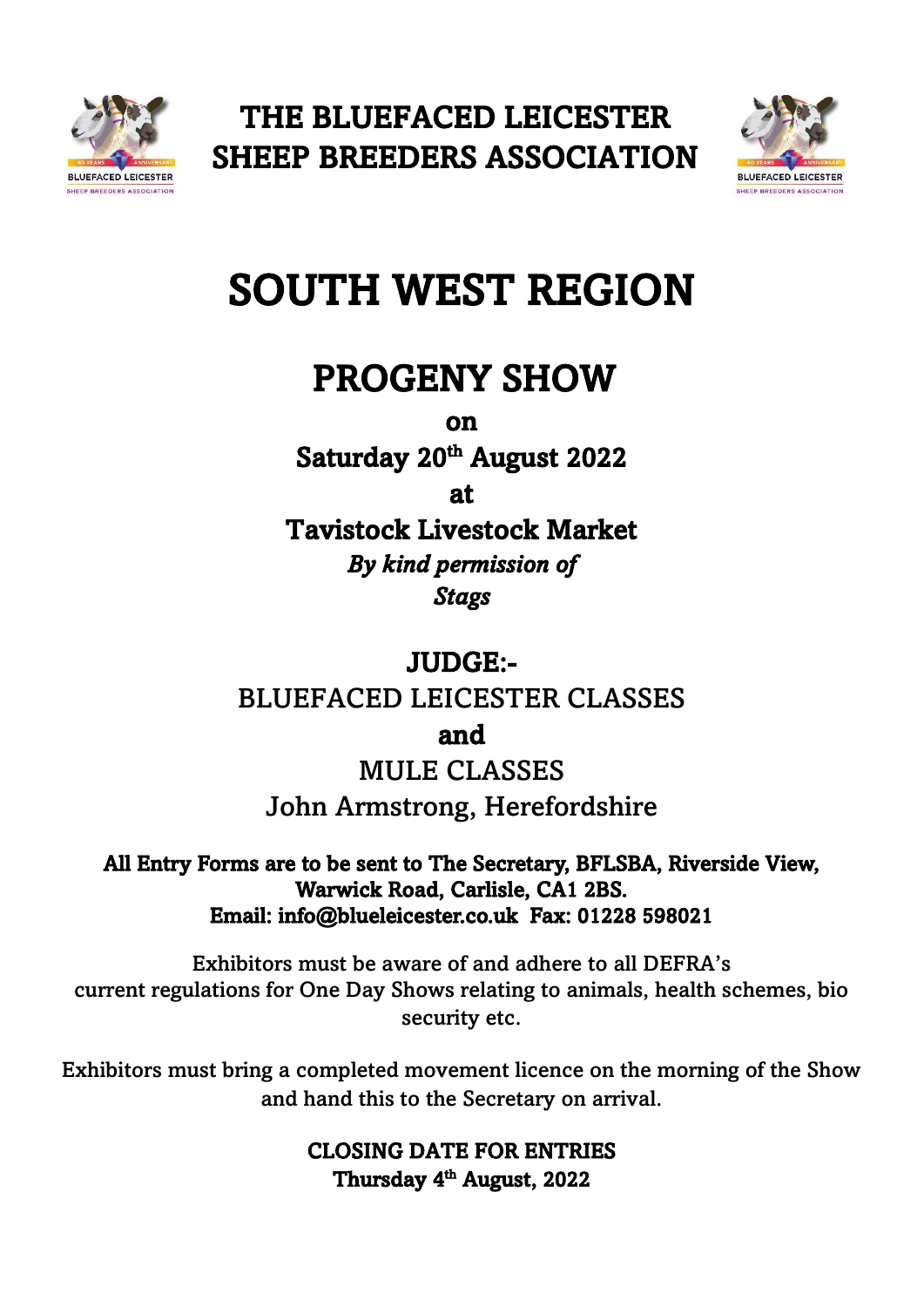### REGISTERED BLUEFACED LEICESTERS & PROGENY GROUPS

Judge:- Mr John Armstrong

### Judging at 10.30 a.m.

#### Sheep can be shown in Show Classes and Progeny Classes

### BLUEFACED LEICESTER TRADITIONAL SECTION

#### OPEN SHOW CLASSES

| Class               | <b>Prizes</b>          |                 |  |
|---------------------|------------------------|-----------------|--|
|                     | 2 <sub>nd</sub><br>1st | 3 <sup>rd</sup> |  |
| 1. Gimmer Shearling | £15<br>£10             | £5              |  |
| 2. Gimmer Lamb      | £10<br>£15             | £5              |  |
| 3. Aged Ram         | £10<br>£15             | £5              |  |
| 4. Shearling Ram    | £10<br>£15             | £5              |  |
| 5. Ram Lamb         | £15<br>£10             | £5              |  |
|                     |                        |                 |  |

### BLUFACED LEICESTER PROGENY SHOW CLASSES

|                                                              |     |     | 1 <sup>st</sup> | 2 <sub>nd</sub> | 3 <sub>rd</sub> |
|--------------------------------------------------------------|-----|-----|-----------------|-----------------|-----------------|
| 6. 2 Shearling Gimmers by the same Sire                      |     |     | £20             | £15             | £10             |
| 7. 2 Ewe Lambs by the same Sire (shown with or without sire) |     |     |                 |                 |                 |
|                                                              |     |     | £20             | £15             | £10             |
| 8. 2 Ram Lambs by the same Sire (shown with or without sire) |     |     |                 |                 |                 |
|                                                              |     |     | £20             | £15             | £10             |
| <b>Overall Champion Female – Rosette</b>                     |     |     |                 |                 |                 |
| <b>Overall Champion Male - Rosette</b>                       |     |     |                 |                 |                 |
| <b>Overall Champion from classes 1 - 5</b>                   | £35 |     |                 |                 |                 |
| Reserve Overall Champion from classes $1 - 5$                | £15 |     |                 |                 |                 |
| <b>Overall Champion Group from classes 6 - 8</b>             |     | £55 |                 |                 |                 |
| Reserve Overall Champion Group from classes 6 - 8            |     | £30 |                 |                 |                 |

Overall Champion Group from classes 6 - 8 Rosette and Special Prize.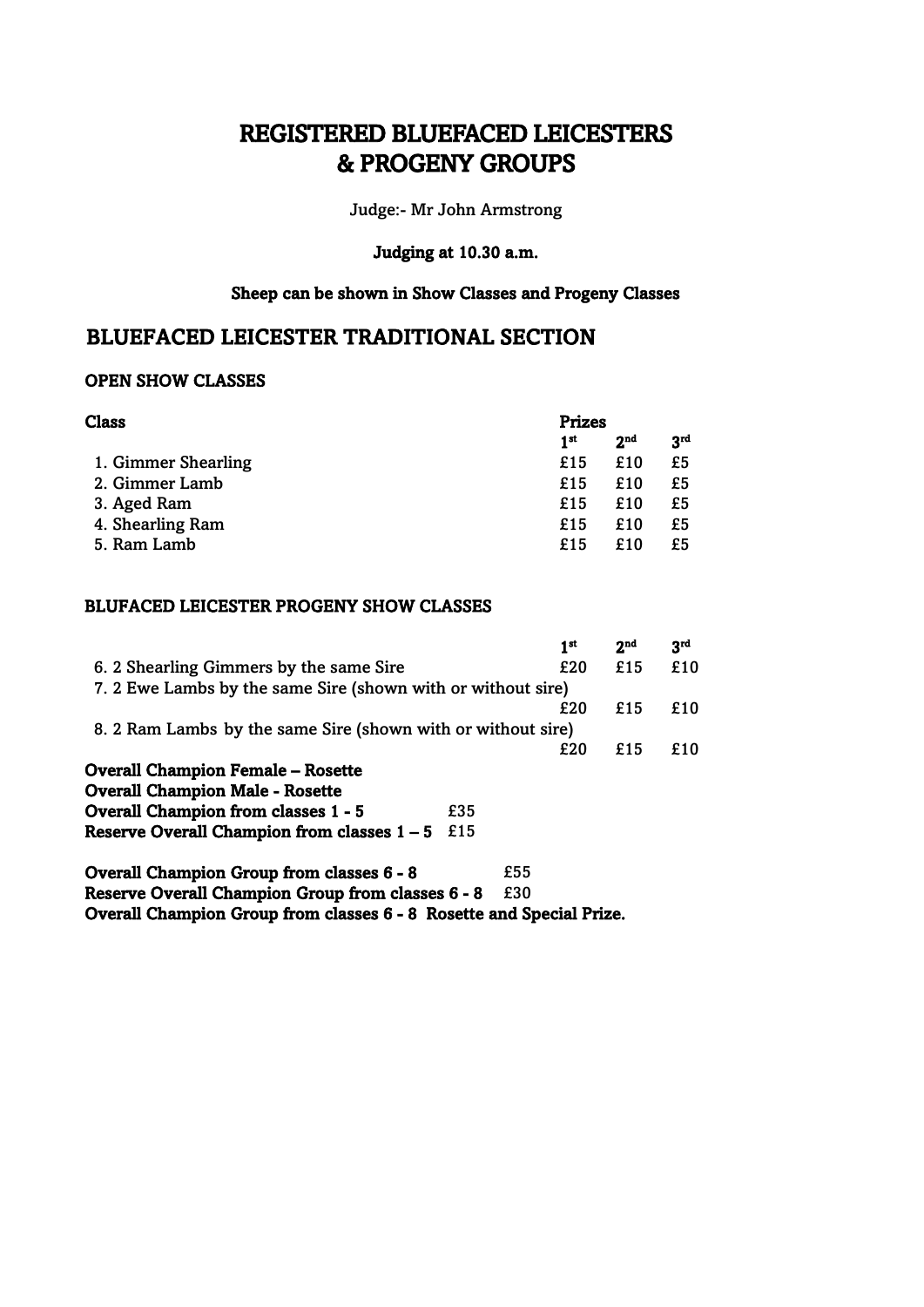### REGISTERED BLUEFACED LEICESTERS & PROGENY GROUPS

Judge:- Mr John Armstrong

#### Sheep can be shown in Show Classes and Progeny Classes

|              | <b>BLUEFACED LEICESTER CROSSING SECTION</b> |               |
|--------------|---------------------------------------------|---------------|
|              | <b>OPEN SHOW CLASSES</b>                    |               |
| <b>Class</b> |                                             | <b>Prizes</b> |

|                                                               | 1 <sup>st</sup> | 2 <sup>nd</sup> | 3 <sup>rd</sup> |
|---------------------------------------------------------------|-----------------|-----------------|-----------------|
| 9. Gimmer Shearling                                           | £15             | £10             | £5              |
| 10. Gimmer Lamb                                               | £15             | £10             | £5              |
| 11. Aged Ram                                                  | £15             | £10             | £5              |
| 12. Shearling Ram                                             | £15             | £10             | £5              |
| 13. Ram Lamb                                                  | £15             | £10             | £5              |
| <b>BLUFACED LEICESTER PROGENY SHOW CLASSES</b>                |                 |                 |                 |
|                                                               | 1 <sup>st</sup> | 2 <sup>nd</sup> | 3 <sup>rd</sup> |
| 14. 2 Shearling Gimmers by the same Sire                      | £20             | £15             | £10             |
| 15. 2 Ewe Lambs by the same Sire (shown with or without sire) |                 |                 |                 |
|                                                               | £20             | £15             | £10             |
| 16. 2 Ram Lambs by the same Sire (shown with or without sire) |                 |                 |                 |
|                                                               | £20             | £15             | £10             |
| <b>Overall Champion Female - Rosette</b>                      |                 |                 |                 |
| <b>Overall Champion Male - Rosette</b>                        |                 |                 |                 |
| Overall Champion from classes 9 - 13<br>£35                   |                 |                 |                 |
| Reserve Overall Champion from classes $9 - 13$ £15            |                 |                 |                 |

Overall Champion Group from classes 14-16  $£55$ Reserve Overall Champion Group from classes 14-16 £30 Overall Champion Group from classes 5 - 7 Rosette and Special Prize.

### MULE CLASSES & PROGENY GROUPS

Judging to follow Bluefaced Leicester Classes Sheep can be shown in Show Classes and Progeny Classes

| <b>Mule Open Class</b>                           |                 |                 |     |
|--------------------------------------------------|-----------------|-----------------|-----|
| <b>Class</b>                                     | <b>Prizes</b>   |                 |     |
|                                                  | 1 <sup>st</sup> | 2 <sub>nd</sub> | 3rd |
| 17. Single Mule Gimmer Lamb                      | £15             | £10             | £5  |
| (Ex Blackface, Swaledale or Other Type)          |                 |                 |     |
| <b>Mule Progeny Class</b>                        |                 |                 |     |
|                                                  | 1 <sup>st</sup> | 2 <sub>nd</sub> | 3rd |
| 18. 3 Mule Ewe Lambs to be shown with their Sire | £20             | £15             | £10 |
| (Ex Swaledale)                                   |                 |                 |     |
| 19. 3 Mule Ewe Lambs to be shown with their Sire | £20             | £15             | £10 |
| (Ex Scotch Blackface)                            |                 |                 |     |
| 20. 3 Mule Ewe Lambs to be shown with their Sire | £20             | £15             | £10 |
| (Ex Any Other Type)                              |                 |                 |     |
|                                                  |                 |                 |     |

Special Prize for Winners of class 18-20 Champion Group from Classes 18-20 Rosette.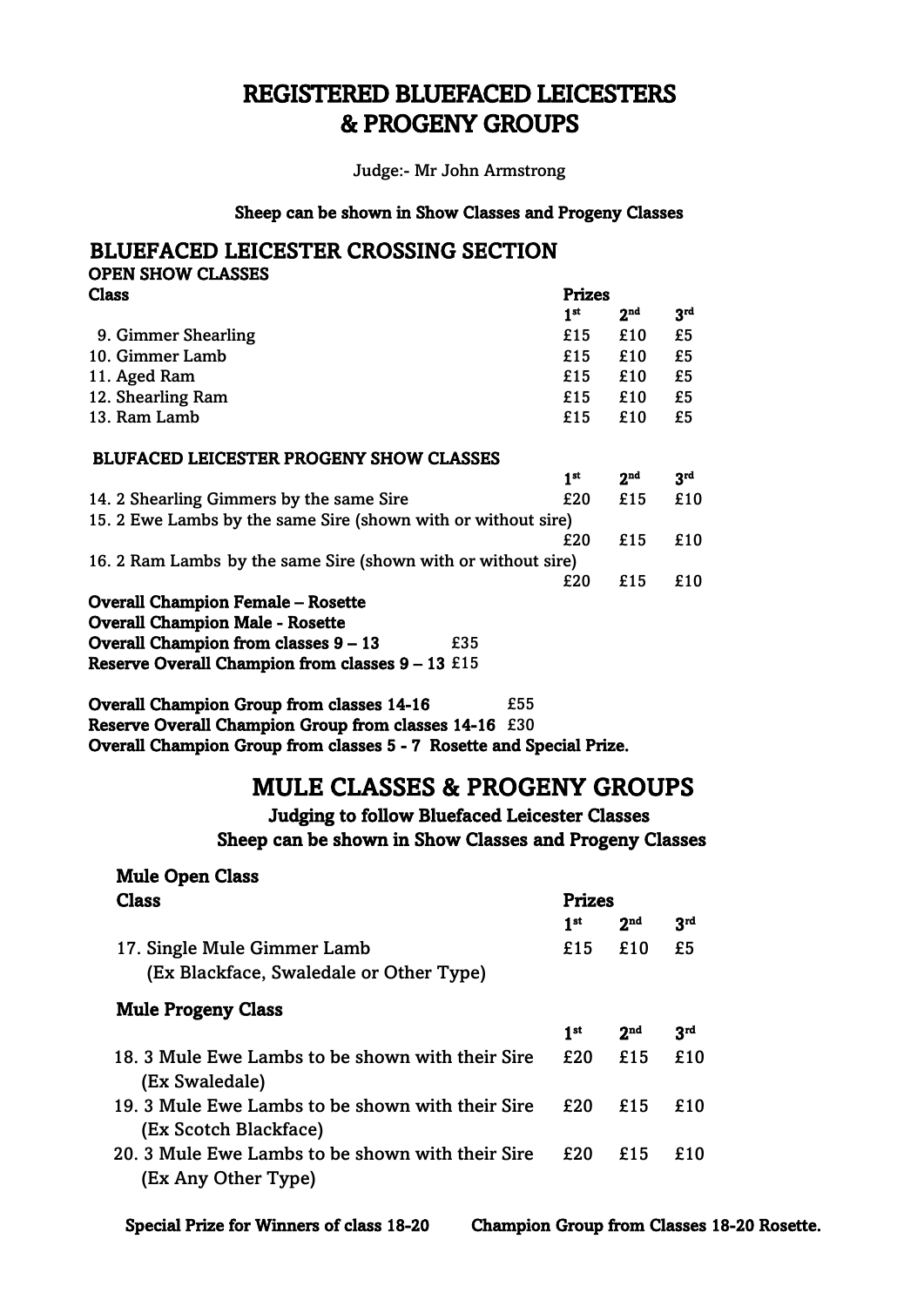### **2022 BLUEFACED LEICESTER PROGENY SHOW**

### **ENTRY FORM**

NAME……………………...…………………………....……… PREFIX…………………………..…………

ADDRESS………………………………………………...…………………………………………………...

…………………………………………..…………………………… Tel ………………………....……………..

### **BLUEFACED LEICESTER SECTION - CLASSES 1 – 16**

| <b>CLASS NO.</b> | <b>REGISTRATION NUMBER</b> | <b>SIRES REGISTRATION NUMBER</b> |
|------------------|----------------------------|----------------------------------|
|                  |                            |                                  |
|                  |                            |                                  |
|                  |                            |                                  |
|                  |                            |                                  |
|                  |                            |                                  |
|                  |                            |                                  |
|                  |                            |                                  |
|                  |                            |                                  |
|                  |                            |                                  |
|                  |                            |                                  |
|                  |                            |                                  |
|                  |                            |                                  |
|                  |                            |                                  |
|                  |                            |                                  |
|                  |                            |                                  |
|                  |                            |                                  |

**ALL SECTIONS INCLUDING FULL EAR TAG NUMBERS MUST BE** 

**COMPLETED BEFORE ENTRIES WILL BE ACCEPTED**